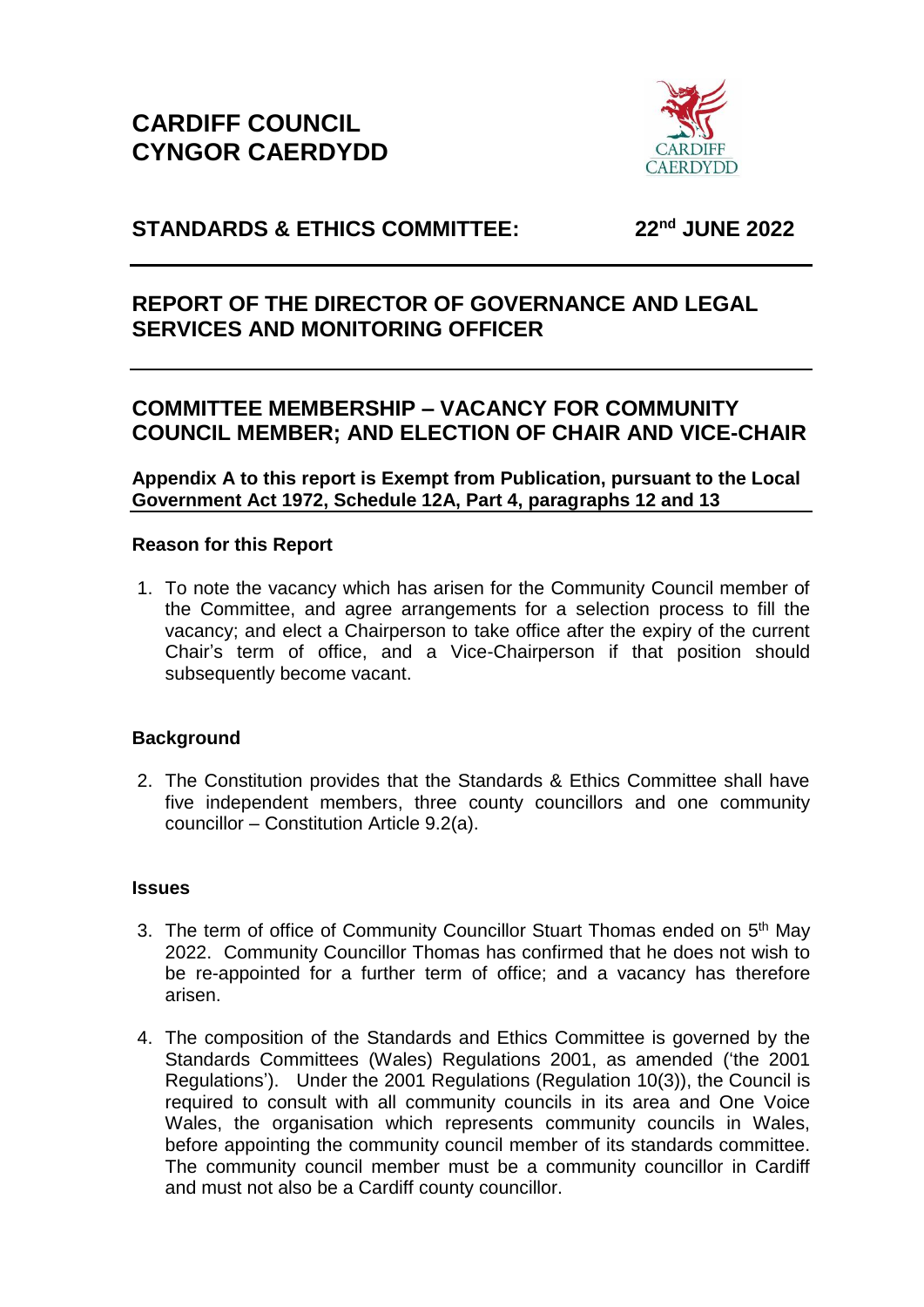- 5. The Monitoring Officer has duly written to the Clerks of the six Community Councils in Cardiff, inviting each Council to submit a nomination/s for this position. Nominees have been asked to complete an Expression of Interest providing information about themselves. It has been explained that if more than one nomination is received, the Council will need to carry out a selection process to select the best candidate for the role.
- 6. The appointment of the community council member of the Standards and Ethics Committee requires approval by full Council.
- 7. One Voice Wales has also been consulted about this matter and has confirmed that it is content that the Council has sought nominations from each of the Community Councils in Cardiff, and has no further comments in this regard.
- 8. A total of 3 nominations have been received. The completed Nomination Forms and Expressions of Interest for each nominee are appended as **Appendix A (Exempt from Publication)** for the Committee's information.
- 9. The Committee is recommended to establish an Appointments Panel, comprised of three Committee members, at least two of whom should be independent members, to shortlist and if necessary, to interview all nominees who meet the eligibility criteria for the role, and to recommend a suitable appointment to full Council.
- 10.It is recommended that the Committee should also take this opportunity to recommend the appointment of a substitute community council member, to sit on any Hearings Panel which may be convened to determine a complaint about a community councillor (on referral from the Ombudsman) in any case in which the community council member may have a conflict of interests (for example, if the complaint involves a community councillor from their own council).
- 11.The substitute community council member would need to be from a different community council to the appointed member to minimise the risk of both community councillors having a conflict of interests in the same case. The appointment of a substitute should ensure appropriate community council representation on any Hearings Panel considering a complaint about a community councillor.
- 12.Although the 2001 Regulations make no explicit provision for the appointment of a substitute community council member of the standards committee, caselaw indicates that the appointment of substitute committee members is generally permissible (The Queen on the Application of Doug Carnegie (On Behalf of the Oaks Action Group) v London Borough of Ealing v Action Regeneration Group Limited, 2014; and The Queen (on the application of Peter Higham) v Cornwall Council v A J Venning, Clean Earth Energy Wind Investments Ltd, 2015).
- 13.However, as there is currently no provision in the Constitution (Article 9, The Standards and Ethics Committee) for a substitute community council member, the Constitution will need to be amended, with the approval of full Council, to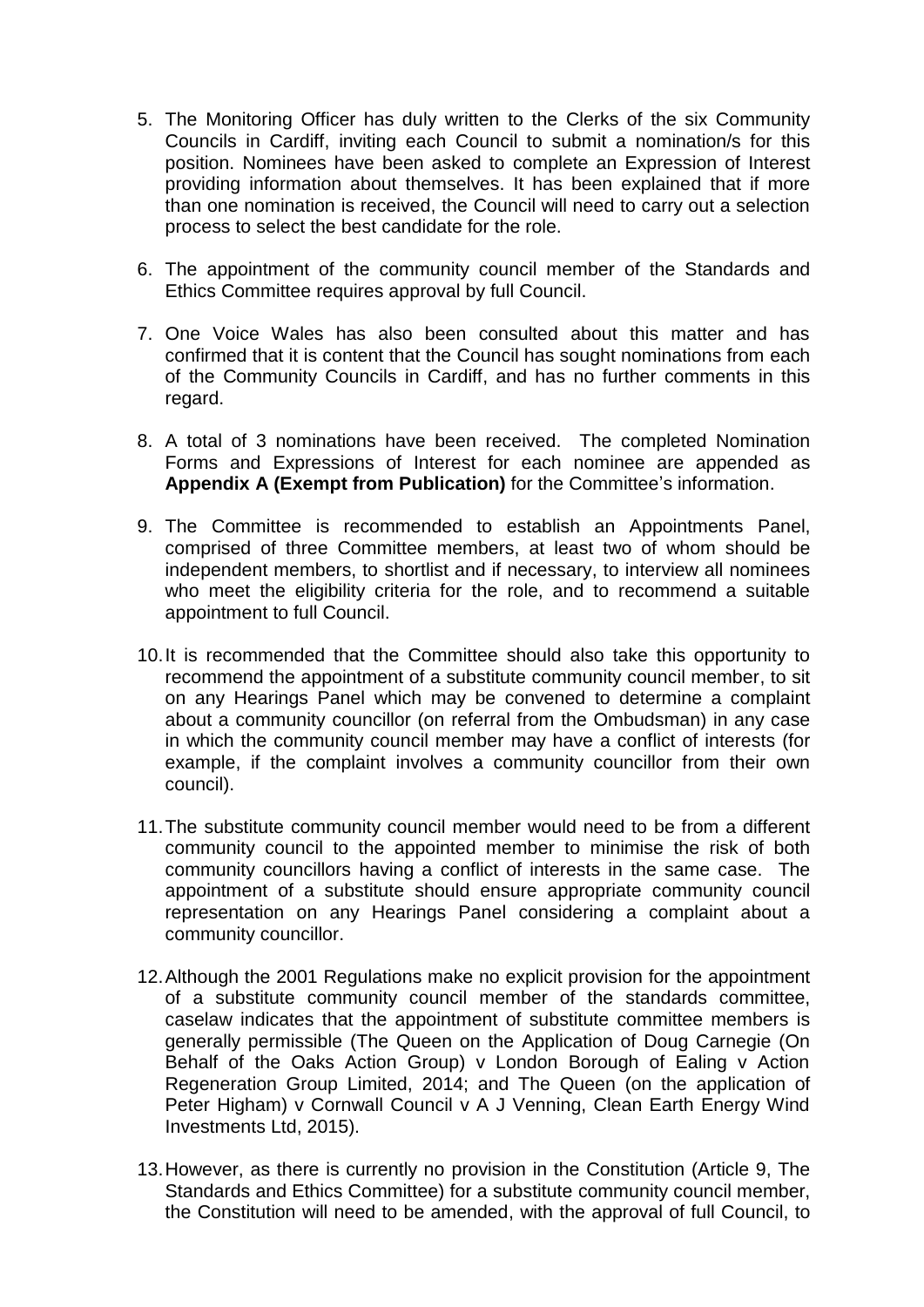allow for this. The recommended Constitution amendments may be reported to Council for approval, along with the recommended appointments.

14.The Regulations provide that the community council member's term of office shall end on the date of the next ordinary local government elections; but may be extended on reappointment for one further consecutive term, following consultation with the community councils and One Voice Wales.

### Chairperson of the Committee

15. The term of office of the Chair is due to expire on 23<sup>rd</sup> June 2022; and the Committee therefore needs to elect a new Chair (and possibly, Vice-Chair, should that position become vacant) to take up the position after this date. The Chair and Vice-Chair must be elected from amongst the independent members of the Committee for a period of between four and six years or until their term of office as an independent member of the Committee comes to an end, whichever is shorter. Nominations are invited for the position of Chair; and, if the position of Vice-Chair may subsequently become vacant, nominations are also invited for the position of Vice-Chair.

## **Legal Implications**

16.The legal implications are contained within the body of the report.

## **Financial Implications**

- 17.The remuneration of Members of the Standards and Ethics Committee will be in accordance with the Members' Schedule of Remuneration, aligned to the levels prescribed annually by the Independent Remuneration Panel for Wales. Funding will be met from existing budgets.
- 18.In the event of any financial costs arising as a result of the appointment process, then the funding will be found from within existing Council resources.

#### **RECOMMENDATIONS**

The Committee is recommended to:

- 1. Note the information set out in this report and **Appendix A (Exempt)**;
- 2. Agree the establishment of an Appointments Panel, comprised in accordance with paragraph 9 of the report, with delegated authority to shortlist and, if necessary, to interview eligible nominees for the position of community council member of the Standards and Ethics Committee, and make recommendations on appointment;
- 3. Authorise the Monitoring Officer, in consultation with the Chair, to make all necessary administrative arrangements for the selection process, including convening of the Appointments Panel and scheduling of interviews;